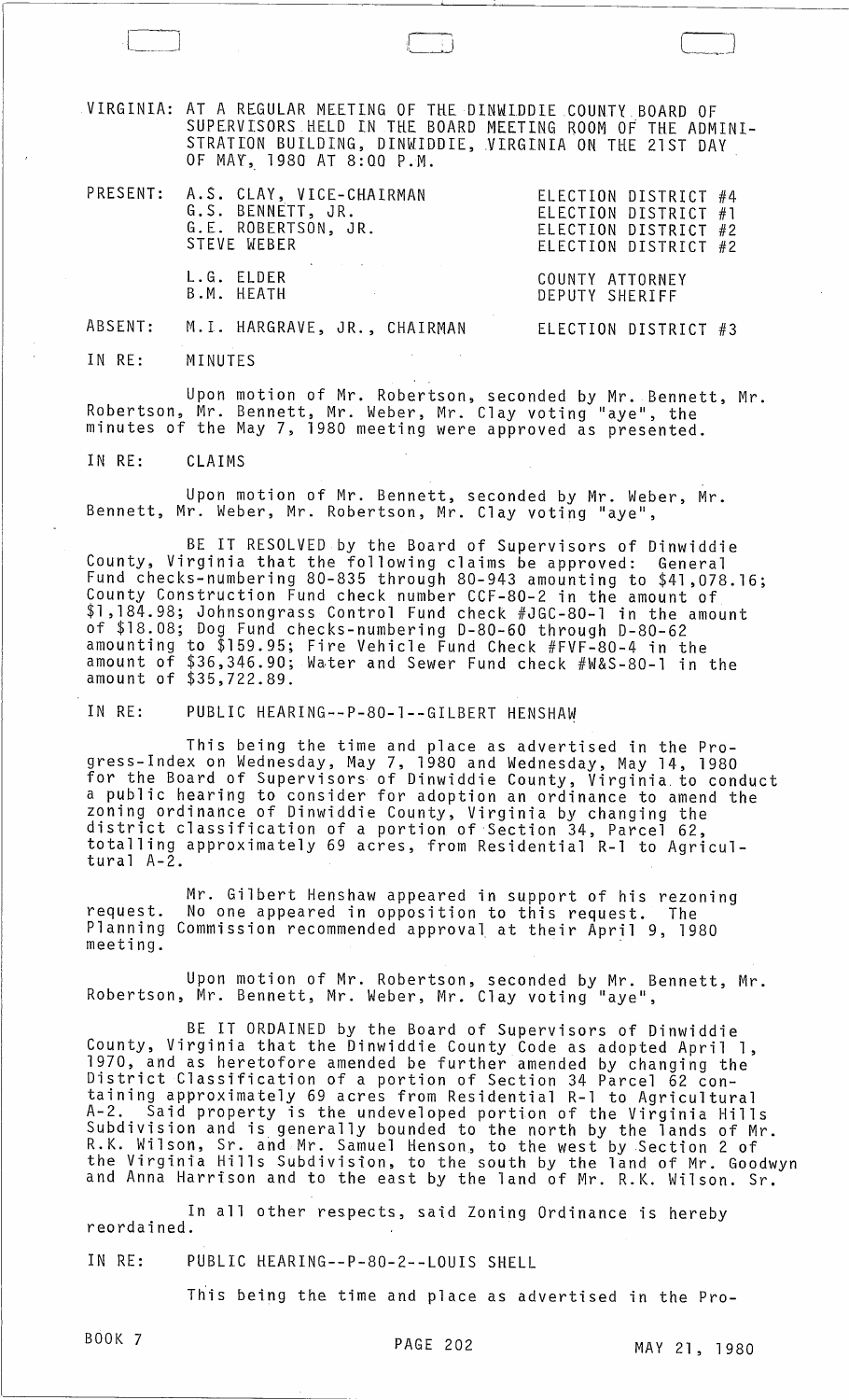gress-Index on Wednesday, May 7, 1980 and Wednesday, May 14, 1980 for the Board of Supervisors of Dinwiddie County, Virginia to conduct a public hearing to consider for adoption an ordinance to amend the zoning ordinance of Dinwiddie County, Virginia by changing the district c1assifitation of Section 7, Parcel 2A and a portion thereof of Section 7, Parcels 1F and Parcel 2 containing a total of 105.9 acres from Agricultural Conservation A-3 to Conditional, Agricultural Rural Residential A-R.

Mr. Louis Shell appeared in support and presented the following conditions to be included with the rezoning request:

- 1. All land within 100 feet of property line of Appomattox River Water Authority, being the 164 foot contour line, shall be subject to reasonable restrictions against dis-<br>turbance of the soil or cutting of the timber. The turbance of the soil or cutting of the timber. purpose of these restrictions is to minimize the possibility of soil erosion into the Lake, and these restrictions shall be in favor of both Dinwiddie County and the Appomattox River Water Authority.
- 2. The first 200 feet adjacent to the property of Appomattox River Water Authority on all lots fronting on Lake Chesdin shall be subject to a restriction against the use of surface fertilizers, crop poisons, insecticides, gardening chemicals, and other hazardous chemicals and further the storage of these or other materials which would be hazardous due to leakage into the water supply.

Mr. Shell also presented an application signed by Mr. and Mrs. Eugene Clay, adjoining landowners, showing their concurrence with the rezoning request.

No one appeared in opposition to this rezoning request.

Upon motion of Mr. Weber, seconded by Mr. Robertson, Mr. Weber, Mr. Robertson, Mr. Bennett, Mr. Clay voting "aye",

BE IT ORDAINED BY THE BOARD OF SUPERVISORS OF DINWIDDIE COUNTY, VIRGINIA, that the Dinwiddie County Code as adopted April 1, 1970, and as heretofore amended be further amended by changing the district classification of Section 7, Parcel 2A and portions thereof of Section 7, Parcels 1F and 2 containing a total of 105.9 acres from Agricultural, Conservation A-3 to Conditional, Agricultural, Rural Residential AR. Said property is generally bounded to the north by Chesdin Acres Subdivision and Ron Gil Properties, to the east by the lands of Continental Can, to the south by the lands of Eugene L. Clay and to the east by the waters of Lake Chesdin. The conditions to be imposed upon the subdivision are as follows:

- 1. All land within 100 feet of property line of Appomattox River Water Authority, being the 164 foot contour line, shall be subject to reasonable restrictions against disturbance of the soil or cutting of the timber. The purpose of these restrictions is to minimize the possibility of soil erosion into the Lake, and these restrictions shall be in favor of both Dinwiddie County and the Appomattox River Water Authority.
- 2. The first 200 feet adjacent to the property of Appomattox River Water Authority on all lots fronting on Lake Chesdin shall be subject to a restriction against the use of surface fertilizers, crop poisons, insecticides, gardening chemicals, and other hazardous chemicals and further the storage of these or other materials which would be hazardous due to leakage into the water supply.

In all other respects said Zoning Ordinance is reordained.

 $\sigma_{\rm{max}}=1.5\times 10^{11}$ 

IN RE: PUBLIC HEARING--BANK FRANCHISE TAX--A-80-4

 $\sim$   $\sim$ 

 $\sim$  75

This being the time and place as advertised in the Progress-Index on Wednesday, May 7, 1980 and Wednesday, May 14, 1980

 $\frac{1}{2}$  and  $\frac{1}{2}$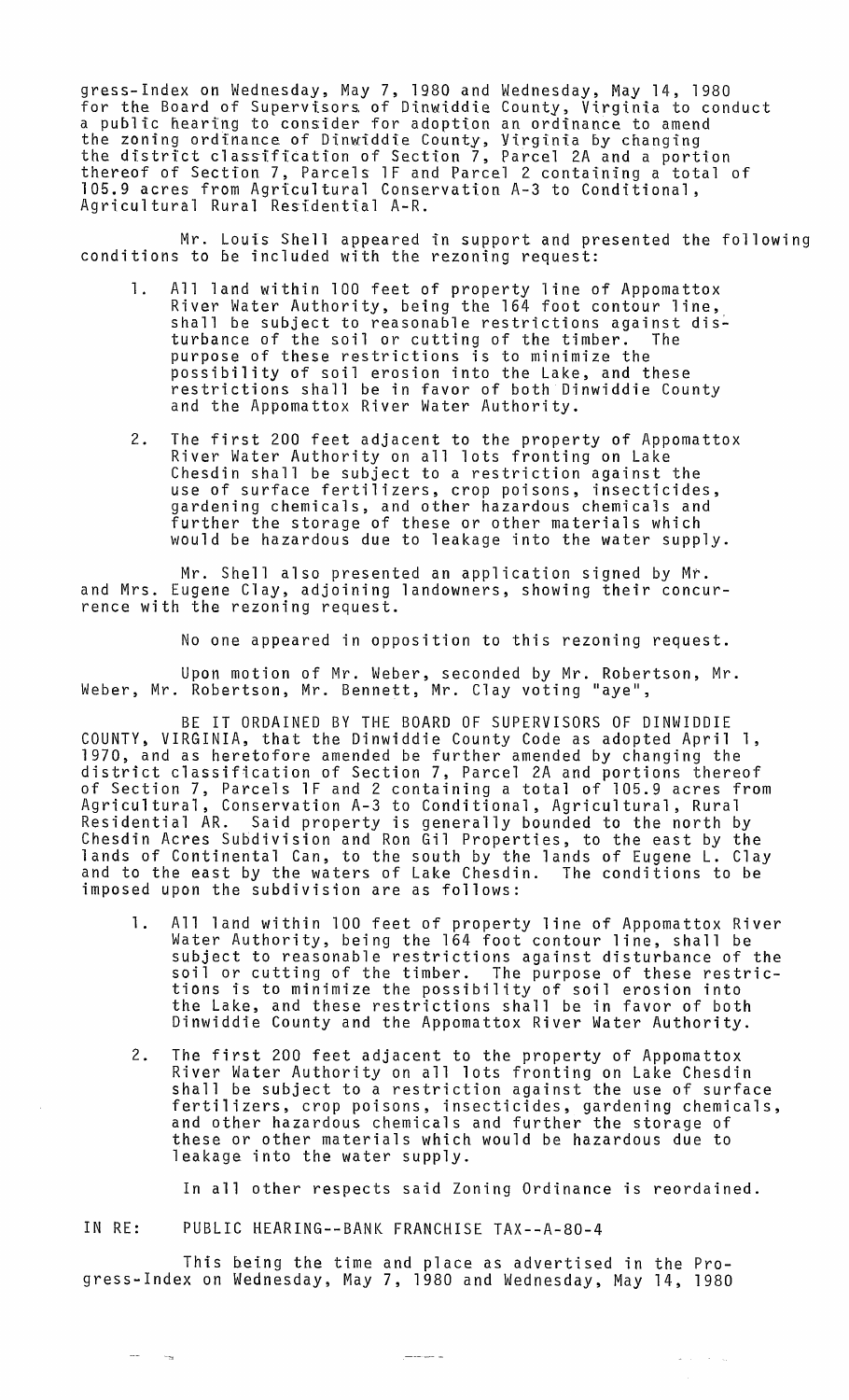for the Board of Supervisors of Dinwiddie County, Virginia to conduct a public hearing to consider for adoption an ordinance to amend Chapter 8 of the Code of the County of Dinwiddie, Virginia to repeal the eXisting Article V and add a revised Article V imposing a Bank Franchise Tax by theaddftion of Section 8-14 through 8-14D.

 $\Box$ 

No one appeared in support or opposition to this amendment.

Upon motion of Mr. Weber, seconded by Mr. Bennett, Mr. Weber, Mr. Bennett, Mr. Robertson, Mr. Clay voting "aye"

BE IT ORDAINED by the Board of Supervisors of Dinwiddie County, Virginia that the Dinwiddie County Code, as adopted April 1, 1970, and as heretofore amended, be further amended by repealing the existing Article V in its entirety and adding the following:

Chaper 8 - Finance and Taxation

 $\overline{a}$ 

Article V. Bank Franchise Tax

Sec. 8-14. Definitions

For the purposes of this ordinance, the following words shall have the meanings ascribed to them by this section:

- a. "Bank" shall be as defined in Section 58-485.01 of the Code of Virginia.
- b. "Net Capital" shall mean a bank's net capital com puted pursuant to Section 58-485.07 of the Code of Virginia.

## Sec. 8-14A. Imposition of County Bank Franchise Tax.

- a. Pursuant to the provisions of Chapter 10.01 of Title 58 of the Code of Virginia, there is hereby imposed upon each bank located outside any incorporated town but otherwise within the boundaries of this county a tax on net capital equalling eighty (80) per centum of the state rate of franchise tax set forth in Section 58-485.06 of the Code of Virginia.
- b. In the event that any bank located within the boundaries of this county but outside any incorporated town located herein and is not the principal office principal office, the tax upon such branch shall be apportioned as provided by Section 58-485.012 of the Code of Virginia.

Sec. 8-14B. Filing of Return and Payment of Tax.

- a. On or after the first day of January of each year, but not later than March 1 of any such year, all banks whose principal offices are located within this county but. outside any incorporated town herein shall prepare and file with the Commissioner of the Revenue a return as provided by Section 58-485.013 of the Code of Virginia in duplicate which shall set forth the tax on net capital computed pursuant to Chapter 10.01 of Title 58 of the Code of Virginia. The Commissioner of the .Revenue shall .certify a copy of such filing of the bank's return and schedule and shall forthwith transmit such certified copy to the State Department of Taxation.
- b. In the event that the principal office of a bank is .located outside the boundaries of this county or within any town located herein, and such bank has branch offices located within this county, in addition to the filing requirements set forth in Section "a" hereof, any bank conducting such branch business shall file with the Commissioner of the Revenue of this county a copy of the real estate deduction schedule, apportionment and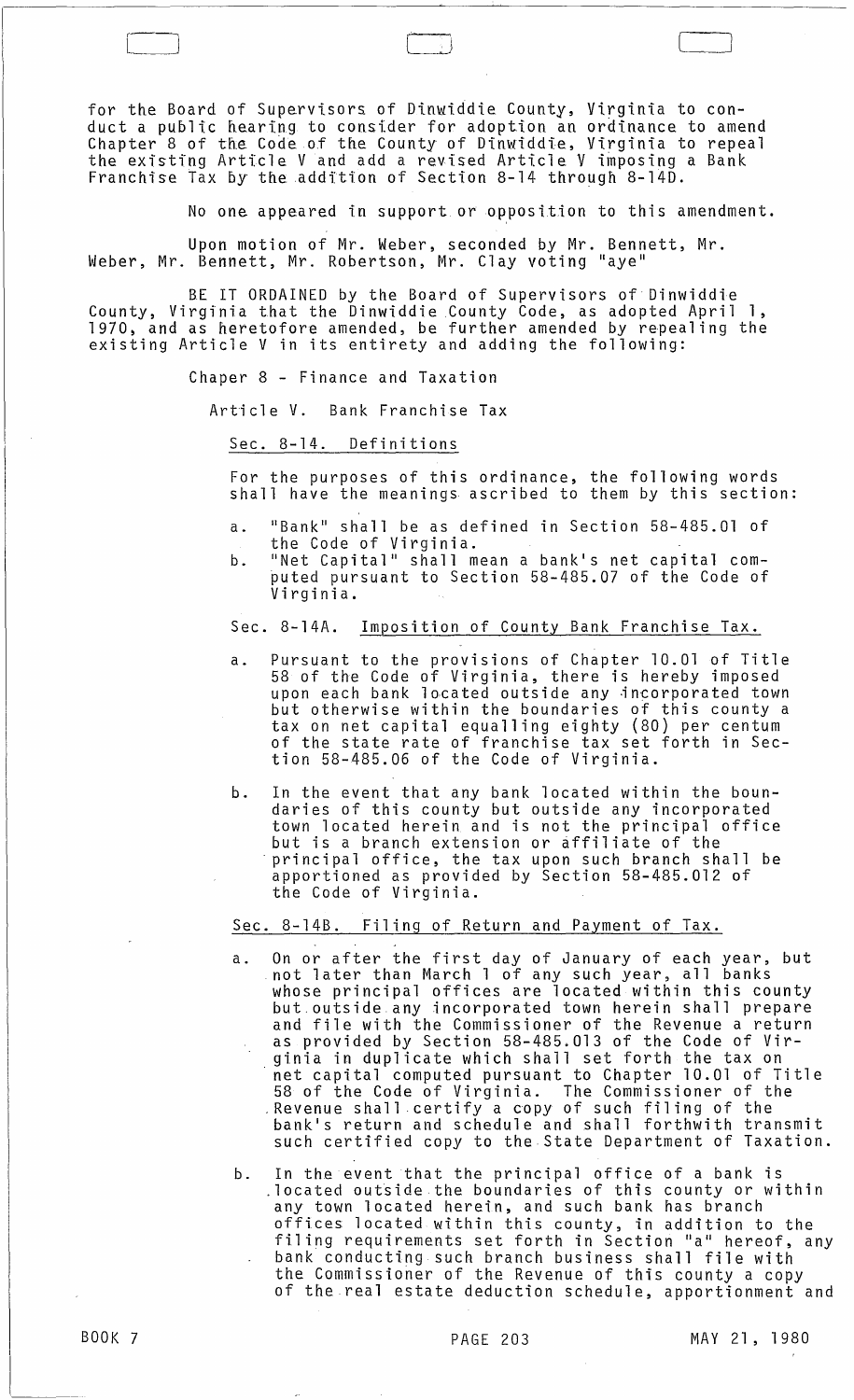other items which are required by Sections 58-485.012, 58-485.Q13 and 58-485.014 of the Code of Virginia.

c. Each bank, on or before the first day of June of each year, shall pay into the treasurer's office of this county all taxes imposed pursuant to this ordinance.

## Sec. 8-14C. Effective Date of Ordinance.

The provisions of this ordinance shall be effective for the year beginning January 1, 1980.

## Sec. 8-14D. Penalty upon bank for failure to comply with ordinance.

Any bank which shall fail or neglect to comply with any provisions of this ordinance shall be fined not less than one hundred nor more than five hundred dollars, which fine shall be recovered upon motion, after five days' notice in the circuit court of this county. The motion shall be in the name of the Commonwealth and shall be presented by the attorney for the Commonwealth of this locality.

IN RE: SPECIAL ENTERTAINMENT PERMIT--FIRST MANAGEMENT CORPORATION

Mr. William A. Patton, Vice-President, First Management Corporation, appeared before the Board to present an application for a special entertainment permit to hold a music festival on Sunday, June 29, 1980 at the Holiday Inn Trav-1-Park located on U.S. #1 South.

The event will be held from 11 :00 A.M. to 7:00 P.M. with an expected crowd of 5,000.

Mr. Ronnie Watson, owner of the Holiday Inn Trav-l-Park on Emerald Isle, North Carolina appeared before the Board to describe the festival and answer any questions they might have. Mr. Watson stated that the Jaycees were working with him to handle parking and security, and they had communicated with Sheriff Mitchell to provide<br>police protection and traffic control.

The Director of Planning stated he had visited the site and the conditions of the permit were being met to his satisfaction.

The County Attorney expressed a concern as to a plan for<br>law enforcement. He felt a formal plan should be presented. He felt a formal plan should be presented.

Upon motion of Mr. Weber, seconded by Mr. Robertson, Mr. Weber, Mr. Robertson, Mr. Bennett, Mr. Clay voting "aye",

BE IT RESOLVED by the Board of Supervisors of Dinwiddie County, Virginia that the First Management Corporation be granted a special entertainment permit to hold a music festival at the Holiday Inn Trav-l-Park on Sunday, June 29, 1980; and

BE IT FURTHER RESOLVED that approval is contingent on the following conditions being accomplished prior to the event:

- 1. Presentation of a formal plan for adequate law enforcement.
- 2. That the event be scheduled to begin at 12:00 Noon.

IN RE: DISTRICT 19 MENTAL HEALTH & MENTAL RETARDATION SERVICES

Mr. Kenneth Wright, representative for Dinwiddie County to the Mental Health and Mental Retardation Services Board, appeared before the Board to request that an additional \$1810 be added to the \$19,950 budgeted for 1980-81 for the District 19 Mental Health & Mental Retardation Services Agency. This would provide a 9% a hencer heteraation services hydney. This would provide a 5%<br>increase over last year's budget and would mainly be used for salary<br>increases.

 $\sim$   $\sim$   $\sim$ 

 $\frac{1}{2}$  $\sim$   $-$  ولحسن المستشر

 $\mathbb{Z}^2$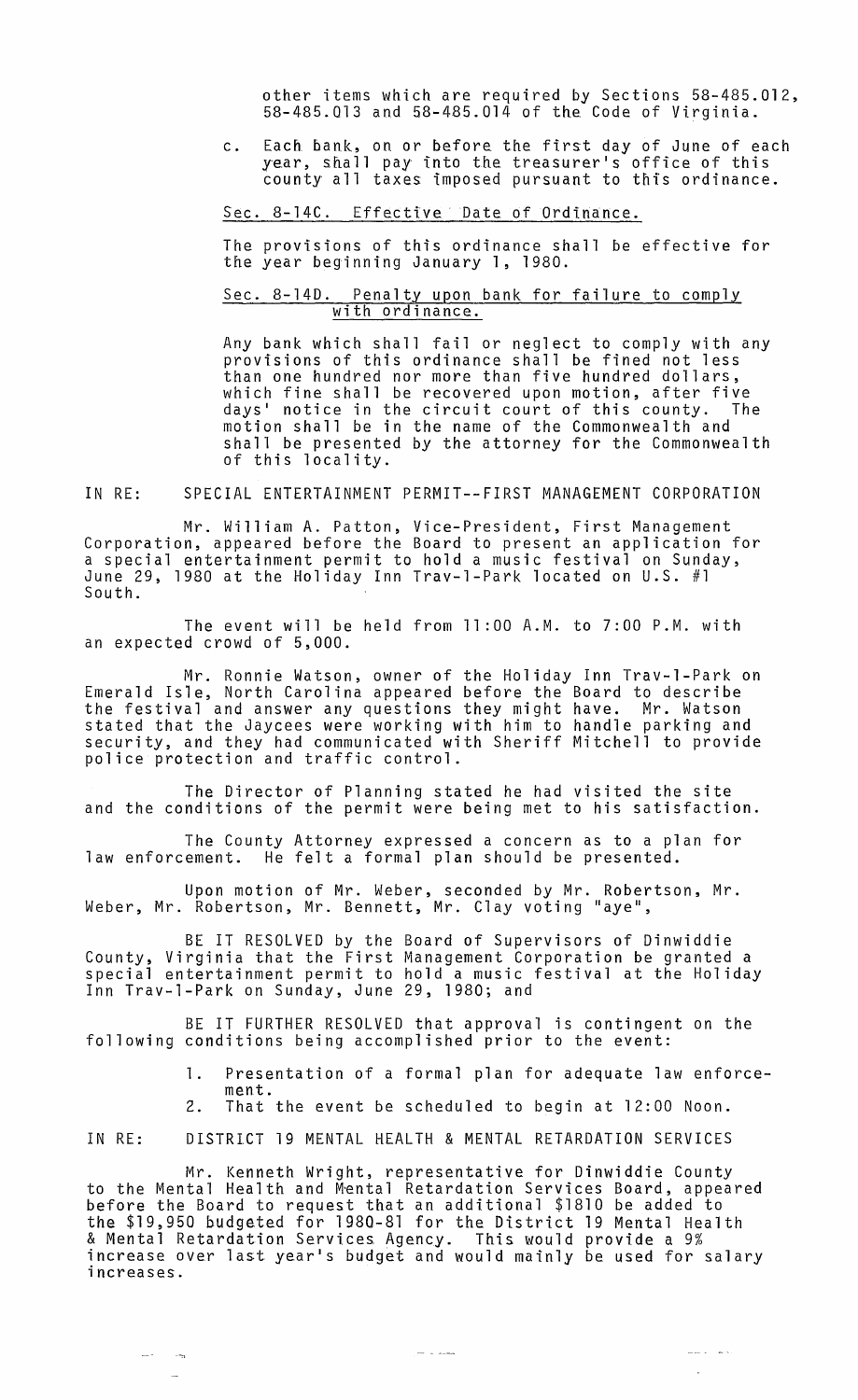The Board advised Mr. Wright that his request would be considered when action was taken on the budget.

IN RE: CENTRAL SERVICES COST ALLOCATION PLAN--1980

 $\Box$ 

The County Administrator presented an agreement from David M. Griffith & Associates to prepare a 1980 update to the Central Services Cost Allocation Plan for Dinwiddie County.

 $\mathfrak{t} = \mathfrak{t}$  ;  $\mathfrak{t}$ 

Upon motion of Mr. Robertson, seconded by Mr. Bennett, Mr. Robertson, Mr. Bennett, Mr. Weber, Mr. Clay voting "aye", the Chairman was authorized to sign an agreement with David M. Griffith and Associates to prepare an update to the County's Central Services Cost Allocation Plan for 1980.

IN RE: AUTHORIZATION TO ADVERTISE AMENDMENT A-80-5--INTEREST CHARGE ON DELINQUENT TAXES

Upon motion of Mr. Bennett, seconded by Mr. Robertson, Mr. Bennett, Mr. Robertson, Mr. Weber, Mr. Clay voting "aye",

BE IT RESOLVED by the Board of Supervisors of Dinwiddie County, Virginia that the County Administrator be authorized to advertise amendment A-80-5 concerning:an increase in the interest charge on delinquent taxes, for a public hearing on June 18, 1980.

IN RE: CABLE TELEVISION

Upon motion of Mr. Weber, seconded by Mr. Robertson, Mr. Weber, Mr. Robertson, Mr. Bennett, Mr. Clay voting "aye", the following resolution was adopted:

WHEREAS, an interest has been expressed in the Northern end of the County concerning cable television; and

WHEREAS, it is the desire of the Board to investigate the feasibility of extending this service to the residents in that area;

NOW THEREFORE BE IT RESOLVED by the Board of Supervisors of Dinwiddie County, Virginia that the County Administrator be authorized to contact those firms able to offer cable television in the Northern end of the County to determine the feasibility of the service to those citizens who desire it.

IN RE: PURCHASE OF 35MM CAMERA FOR INVESTIGATOR

Upon motion of Mr. Bennett, seconded by Mr. Robertson, Mr. Bennett, Mr. Robertson, Mr. Weber, Mr. Clay voting "aye", the following resolution was adopted:

WHEREAS, the Sheriff presented a request for authorization to purchase a 35 MM camera with flash and case; and

WHEREAS, an estimate of \$400 was received from the Old Dominion Camera Shop; and

WHEREAS, this camera will be used by Investigator Hodges in the performance of his duties; and

WHEREAS, this item was not included in the 1979 budget request for the Sheriff's Department;

NOW THEREFORE BE IT RESOLVED by the Board of Supervisors of Dinwiddie County, Virginia that the Sheriff is hereby authorized to purchase a 35 MM camera with flash and case, cost not to exceed \$400.

IN RE: EXECUTIVE SESSION

Upon motion of Mr. Bennett, seconded by Mr. Weber, Mr. Bennett, Mr. Weber, Mr. Robertson, Mr. Clay voting "aye", the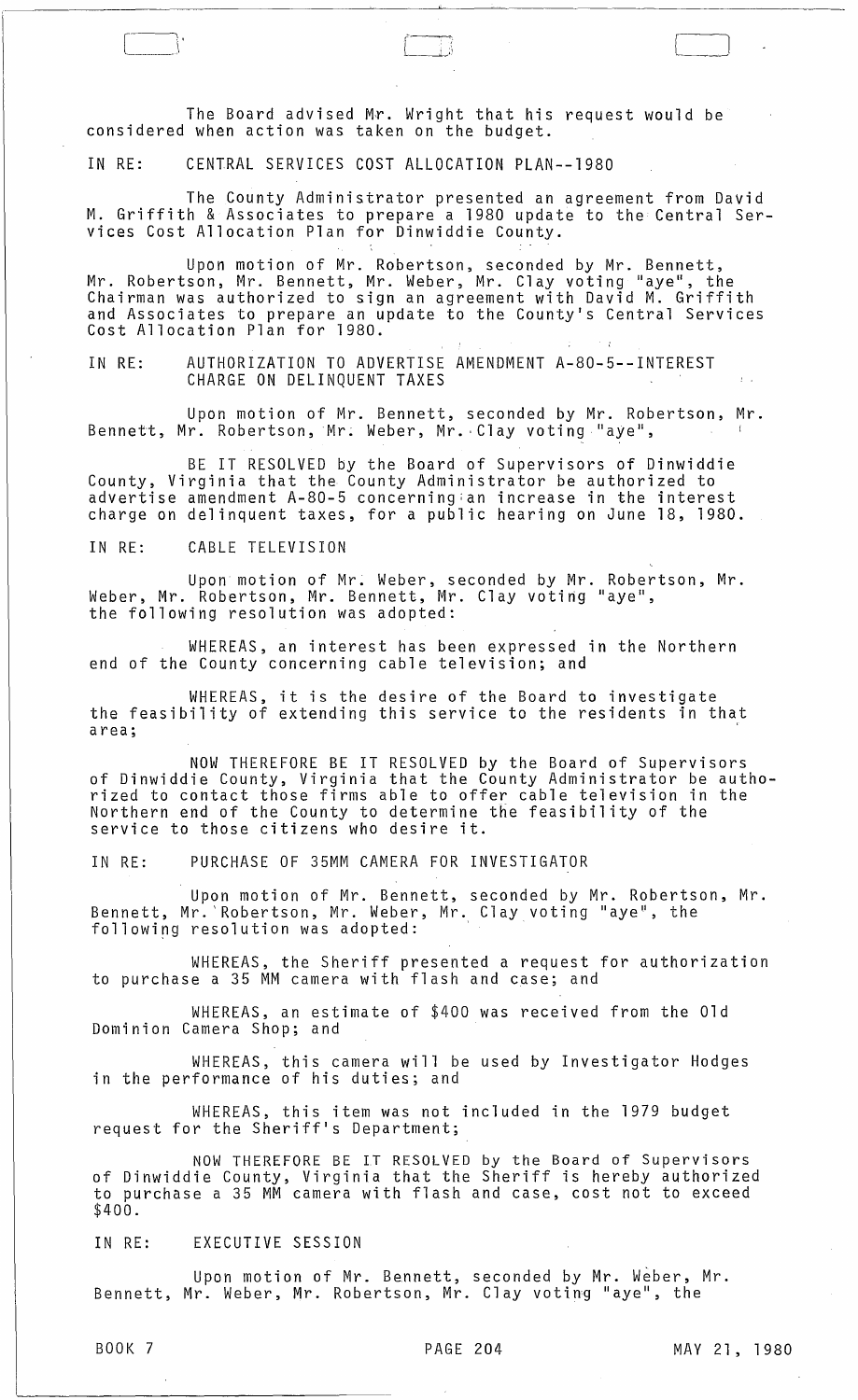Board moved into Executive Session at 9:07 P.M. to discuss legal and personnel matters. The Board reconvened into Open Session at 9:50 P.M.

IN RE: ADJOURNMENT

Upon motion of Mr. Weber, seconded by Mr. Robertson, Mr. Weber, Mr. Robertson, Mr. Bennett, Mr. Clay voting "aye", the meeting adjourned until 7:00 P.M. Monday, May 26, 1980.

MAY 26, 1980 -- CONTINUATION OF MAY 21, 1980 MEETING

PRESENT: ALL MEMBERS

 $\sim$   $\infty$ 

IN RE: ADOPTION OF CONSUMER UTILITY TAX - PUBLIC HEARING - 5-7-80

Upon motion of Mr. Clay, seconded by Mr. Bennett, Mr. Clay, Mr. Bennett, Mr. Robertson, Mr. Hargrave voting "aye", Mr. Weber voting "nay",

BE IT ORDAINED BY THE BOARD OF SUPERVISORS OF DINWIDDIE COUNTY, VIRGINIA, that the Dinwiddie County Code, as adopted April 1, 1970, and as heretofore amended, be further amended to increase the utility tax as follows:

Chapter 8 - Finance and Taxation

Article IV. Utility Tax

Sec. 8-6 Imposed; amount.

There is hereby imposed and levied by the county upon every purchaser of a utility service, a tax in the amount of sixteen per centum of the charge (exclusive of any federal tax thereon) made by the seller against the purchaser with respect to each utility service, which tax in every case shall be collected service, which tax in every case shall be collected<br>by the seller from the purchaser and shall be paid by the purchaser unto the seller for the use of the county at the time the purchase price or such charge shall become due and payable under the agreement between the purchaser and the seller; provided, however, that in case any monthly bill submitted by any seller for residential service shall exceed ten dollars for a residential user, there shall be no tax computed on so much of such bill as shall exceed ten dollars; except, that there shall be no tax computed on bills submitted for electric service for heating water and space heating where a separate meter is used solely for water heating and space heating service or on bills submitted for unmetered electric service. In the case of any apartment house or other multiple family dwelling using gas service through one or more master meters, the sum of ten dollars shall be multiplied by the number of dwelling units served and for electric service the sum of ten dollars shall be multiplied by the number of dwelling<br>units served. In case any monthly bill submitted by In case any monthly bill submitted by any seller for commercial or industrial service shall exceed one hundred dollars there shall be no tax computed on so much of such bill as shall exceed one hundred dollars; provided, further, that there shall be no tax computed on bills submitted on sales of utility service for resale. Bills shall be considered monthly bills if submitted twelve times per year for periods of approximately one month each.

In all cases where the seller collects the price for utility services other than on a monthly basis, the tax hereby imposed and levied may be computed on the aggregate amount of purchases during the period billed for; provided, that the amount of tax to be collected shall be the nearest whole cent to the amount computed, and such tax shall not exceed the sum of one dollar and sixty cents for residential users of

Ĵ,

 $\epsilon \neq \pm \pm$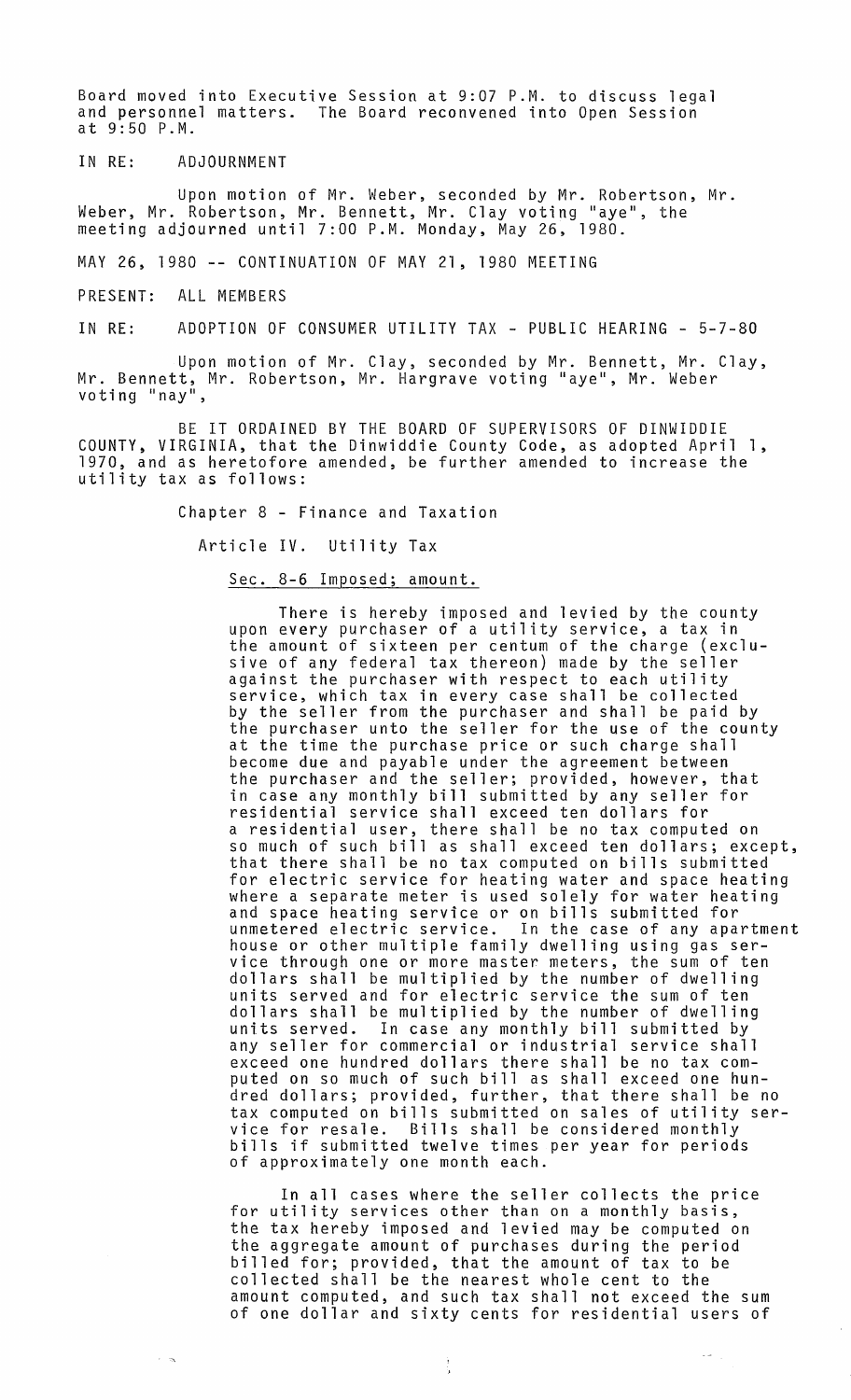electricity, gas or telephone service, or sixteen dollars for commercial or industrial users, multiplied by the number of months, or portion thereof, covered by bill.

This rate to be effective July 1, 1980.

IN RE: CUTS IN 1980-81 BUDGET

 $\begin{pmatrix} 1 & 1 \\ 1 & 1 \end{pmatrix}$ 

The following cuts were made in the 1980-81 budget:

1. Appomattox Regional Library - 18A-205

Upon motion of Mr. Robertson, seconded by Mr. Clay, Mr. Robertson, Mr. Clay, Mr. Weber, voting "aye", Mr. Bennett, Mr. Hargrave voting "nay",

BE IT RESOLVED by the Board of Supervisors of Dinwiddie County, Virginia that the contribution for the Appomattox Regional Library be reduced by \$9,050 to \$55,570.

2. Southeastern 4-H Camp - 18E-702

Upon motion of Mr. Robertson, seconded by Mr. Weber, Mr. Robertson, Mr. Weber, Mr. Clay, Mr. Bennett voting "aye", Mr. Hararave voting "nay",

BE IT RESOLVED by the Board of Supervisors of Dinwiddie County, Virginia that \$10,000 included for the Southeastern 4-H Camp be omitted and reconsidered during the 1981-82 budget sessions.

3. Appomattox Soil Conservation District - 18E-702

Upon motion of Mr. Bennett, seconded by Mr. Clay, Mr. Bennett, Mr. Clay Mr. Weber, Mr. Robertson, Mr. Hargrave voting "aye"

BE IT RESOLVED by the Board of Supervisors of Dinwiddie County, Virginia that the contribution for the Appomattox Soil Conservation District be reduced from \$1500 to \$1000.

4. Advancement of Agriculture & Home Economics - 11-114

Upon motion of Mr. Bennett, seconded by Mr. Robertson, Mr. Bennett, Mr. Robertson, Mr. Weber, Mr. Clay, Mr. Hargrave voting "aye",

BE IT RESOLVED by the Board of Supervisors of Dinwiddie County, Virginia that one of the vacant positions in the Dinwiddie Extension Service office be eliminated reducing the budgeted figure by \$7,188.

5. School Board 20-1101

Upon motion of Mr. Bennett, seconded by Mr. Clay, Mr. Bennett, Mr. Clay, Mr. Hargrave voting "aye", Mr. Weber, Mr. Robertson voting "nay",

BE IT RESOLVED by the Board of Supervisors of Dinwiddie County, Virginia that the School Board is advised that the County's local appropriation is reduced by \$54,000 to \$3,647,590.

6. Board of Supervisor's Travel--1A-220; County Administration X-tra Help--1C-l09

Upon motion of Mr. Weber, seconded by Mr. Bennett, Mr. Weber, Mr. Bennett, Mr. Clay, Mr. Robertson, Mr. Hargrave voting "aye",

BE IT RESOLVED by the Board of Supervisors of Dinwiddie County, Virginia that the Board of Supervisor's travel be reduced

BOOK 7 PAGE 205 MAY 21, 1980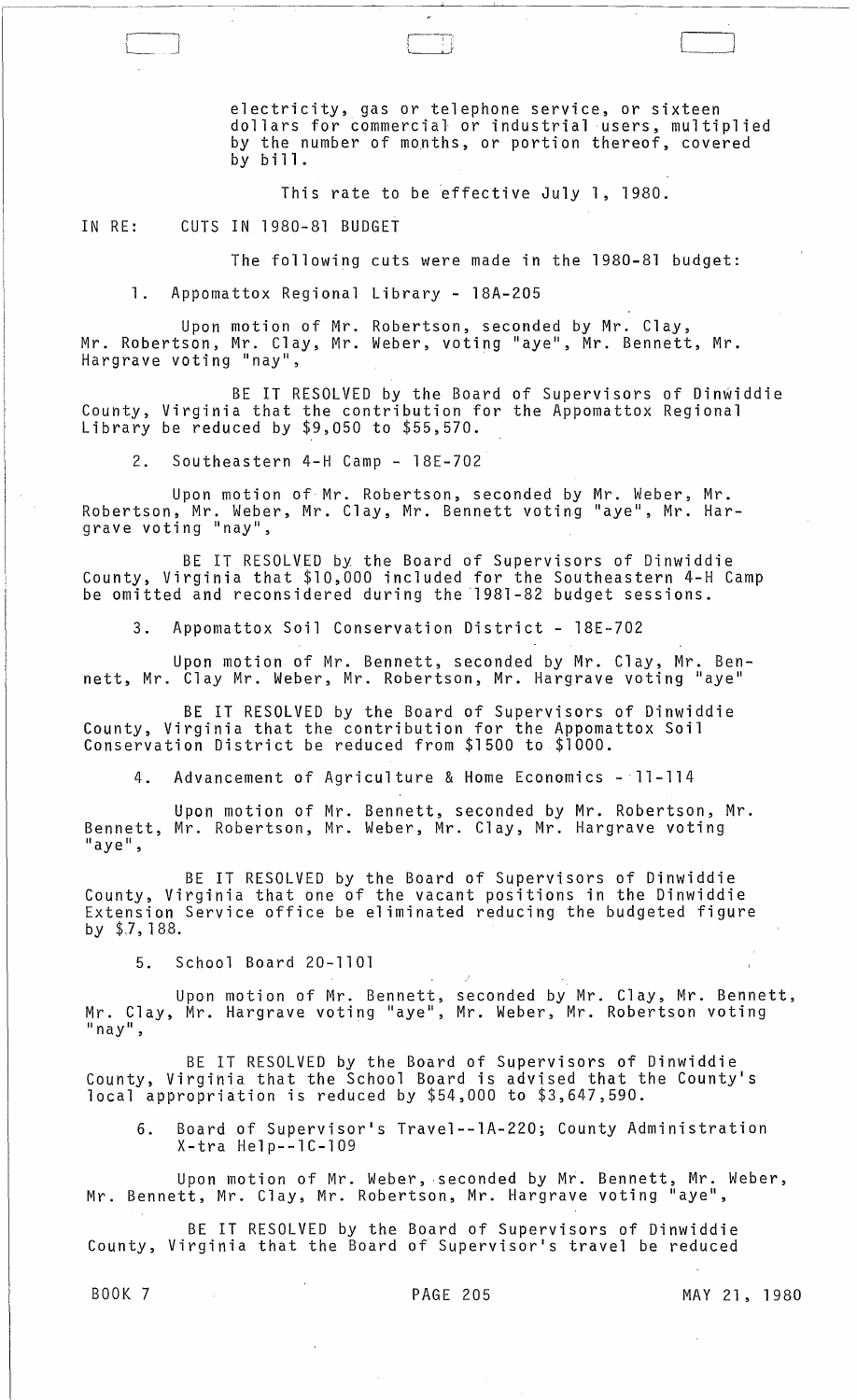by \$500 to \$1500; and

BE IT FURTHER RESOLVED by the Board of Supervisors of Dinwiddie County, Virginia that the Extra Help be reduced by \$500 to \$500.

7. Board of Zoning Appeals--10F-100

Upon motion of Mr. Robertson, seconded by Mr. Weber, Mr. Robertson, Mr. Weber, Mr. Clay, Mr. Bennett, Mr. Hargrave voting "aye",

BE IT RESOLVED by the Board of Supervisors of Dinwiddie County, Virginia that the \$600 for the Board of Zoning Appeals be eliminated.

8. Elections--13-112

Upon motion of Mr. Weber, seconded by Mr. Robertson, Mr. Weber, Mr. Robertson, Mr. Clay, Mr. Bennett, Mr. Hargrave voting<br>"aye",

BE IT RESOLVED by the Board of Supervisors of Dinwiddie County, Virginia that the Compensation of Election Officials be reduced by \$1,000 to \$6,500.

IN RE: ADDITIONS TO 1980-81 BUDGET

1. REVENUE SHARING

Upon motion of Mr. Robertson, seconded by Mr. Weber, Mr. Robertson, Mr. Weber voting "aye", Mr. Clay, Mr. Bennett, Mr. Hargrave voting "nay", the following resolution was defeated:

BE IT RESOLVED by the Board of Supervisors of Dinwiddie County, Virginia that \$272,000 in Revenue Sharing Funds be included in the 1980-81 budget.

Upon motion of Mr. Bennett, seconded by Mr. Clay, Mr. Bennett, Mr. Clay, Mr. Hargrave voting "aye", Mr. Weber, Mr. Robertson voting "nay", the following resolution was adopted:

BE IT RESOLVED by the Board of Supervisors of Dinwiddie County, Virginia that \$250,000 in Revenue Sharing funds be included in the 1980-81 budget.

2. RESCUE SQUAD

Mr. Robertson proposed the following resolution:

BE IT RESOLVED by the Board of Supervisors of Dinwiddie County, Virginia that \$600 be added to the Rescue Squad category in the budget. After a lengthy discussion, in which Mr. Edward Titmus, a member of the Board of Directors of the Rescue Squad, said that the additional \$600 was not needed, Mr. Robertson withdrew his proposed resolution.

3. LIVESTOCK TAX

 $\sim$ 

 $\sim$   $-$ 

Upon motion of Mr. Weber, seconded by Mr. Robertson, Mr. Weber, Mr. Robertson voting "aye", Mr. Clay, Mr. Bennett, Mr. Hargrave voting "nay", the following resolution was not adopted:

BE IT RESOLVED by the Board of Supervisors of Dinwiddie County, Virginia that livestock tax be included in the personal property tax and be levied for the calendar year 1980.

 $\sim 100$  and  $\sim 100$  m  $^{-1}$ 

 $\pm$ 

IN RE: 1980-81 BUDGET APPROVAL -- PUBLIC HEARING -- 5-7-80

Upon motion of Mr. Robertson, seconded by Mr. Clay, Mr. Robertson, Mr. Clay, Mr. Bennett, Mr. Weber, Mr. Hargrave voting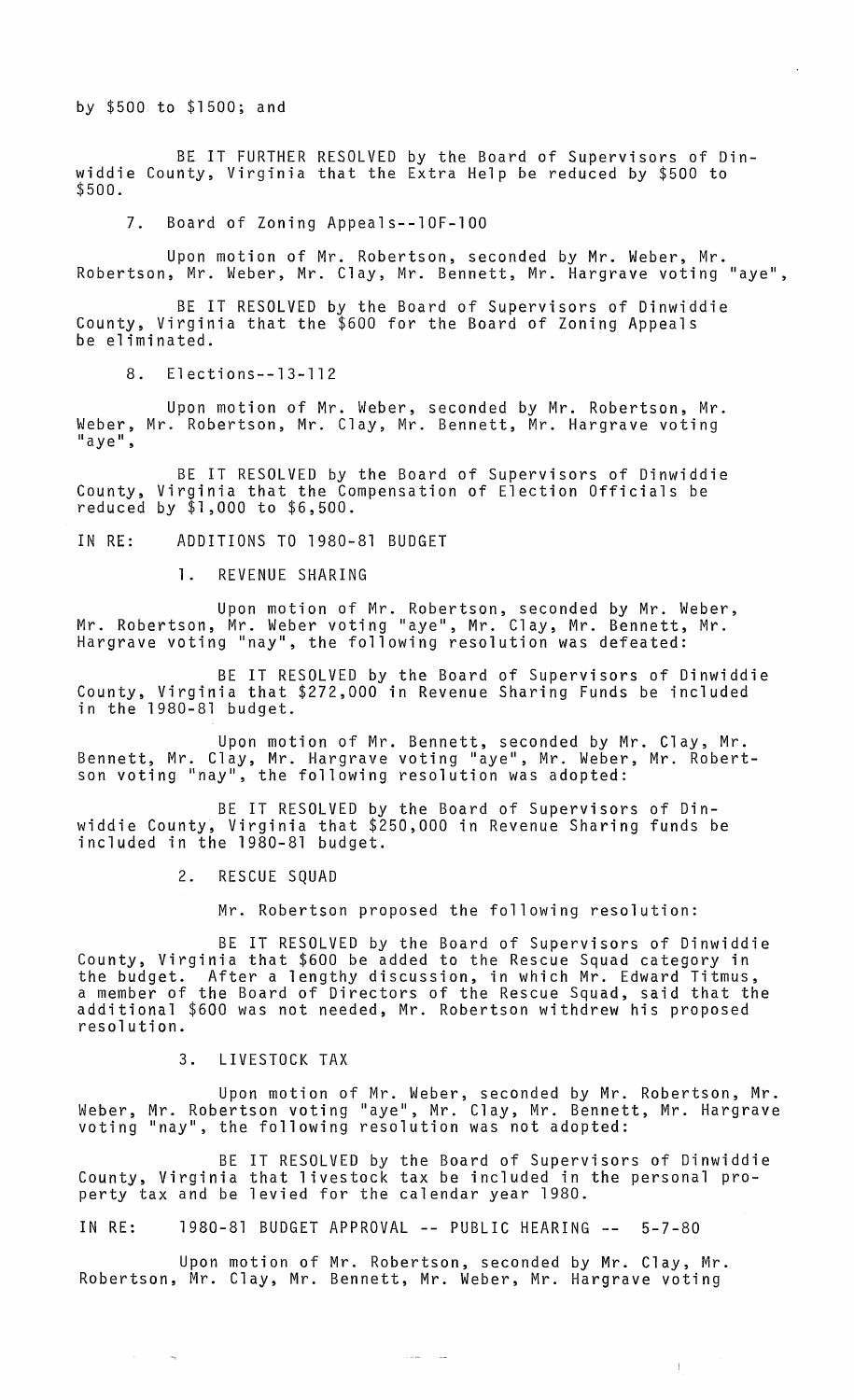"aye", the following resolution was adopted:

BE IT RESOLVED by the Board of Supervisors of Dinwiddie County, Virginia that the following 1980-81 budget is hereby approved: ANTICIPATED INCOME 10 From Local Sources<br>60 From State Sources 60 From State Sources 68 From Revenue Sharing From Water & Sewer Account TOTAL ANTICIPATED INCOME ESTIMATED EXPENSES 01 General Government Administration<br>011 Legislative 011 Legislative<br>012 General & E 012 General & Financial Admin.<br>013 Board of Elections Board of Elections 02 Judicial Administration<br>021 Courts 021 Courts<br>022 Common Commonwealth's Attorney 03 Public Safety<br>031 Law Enfo 031 Law Enforcement & Traffic Control<br>032 Fire & Rescue Services 032 Fire & Rescue Services 033 Correction & Detention<br>034 Inspections 034 Inspections<br>035 Other Prote Other Protection 04 Public Works<br>041 Mainten 041 Maintenance of Highways & Streets<br>042 Sanitation & Waste Removal 042 Sanitation & Waste Removal 043 Maintenance of Bldgs. & Grounds<br>044 Water Service Water Service 05 Health & Welfare 051 Health 052 Mental Health & Mental Retardation<br>053 Social Services Social Services 06 Education 064 Community Colleges 07 Parks, Recreation & Cultural<br>073 Library Library 08 Community Development<br>081 Planning & Commun 081 Planning & Community Development<br>082 Environmental Management 082 Environmental Management Cooperative Extension Program 09 Non-departmental Non-departmental TOTAL ESTIMATED EXPENSES 5100 TRANSFERS TO OTHER FUNDS 5101 Va. Public Assistance Fund from Genera 1 Fund . 5102 School Fund from General Fund 5103 School Fund from Rev. Sharing Fund 5104 Water Authority from Water & Sewer TOTAL ESTIMATED EXPENSES & TRANSFERS 80-81 4,709,150 1,281,230 368,230 150,000 6,508,610 20,460 238,530 24,870 19,070 37,810 364,250 52,470 94,580 20,950 24,610 22,200 213,710 94,530 60,000 51 ,440 19,950 10,380 660 55,570 108,060 26,200 28,140 338,500 1,926,940 651,850 3,411 ,590 368-,230 150,000 6,508,610 IN RE: 1980 TAX RATES ADOPTED **--** PUBLIC HEARING 5-7-80 Upon motion of Mr. Weber, seconded by Mr. Robertson, Mr.

\_--1]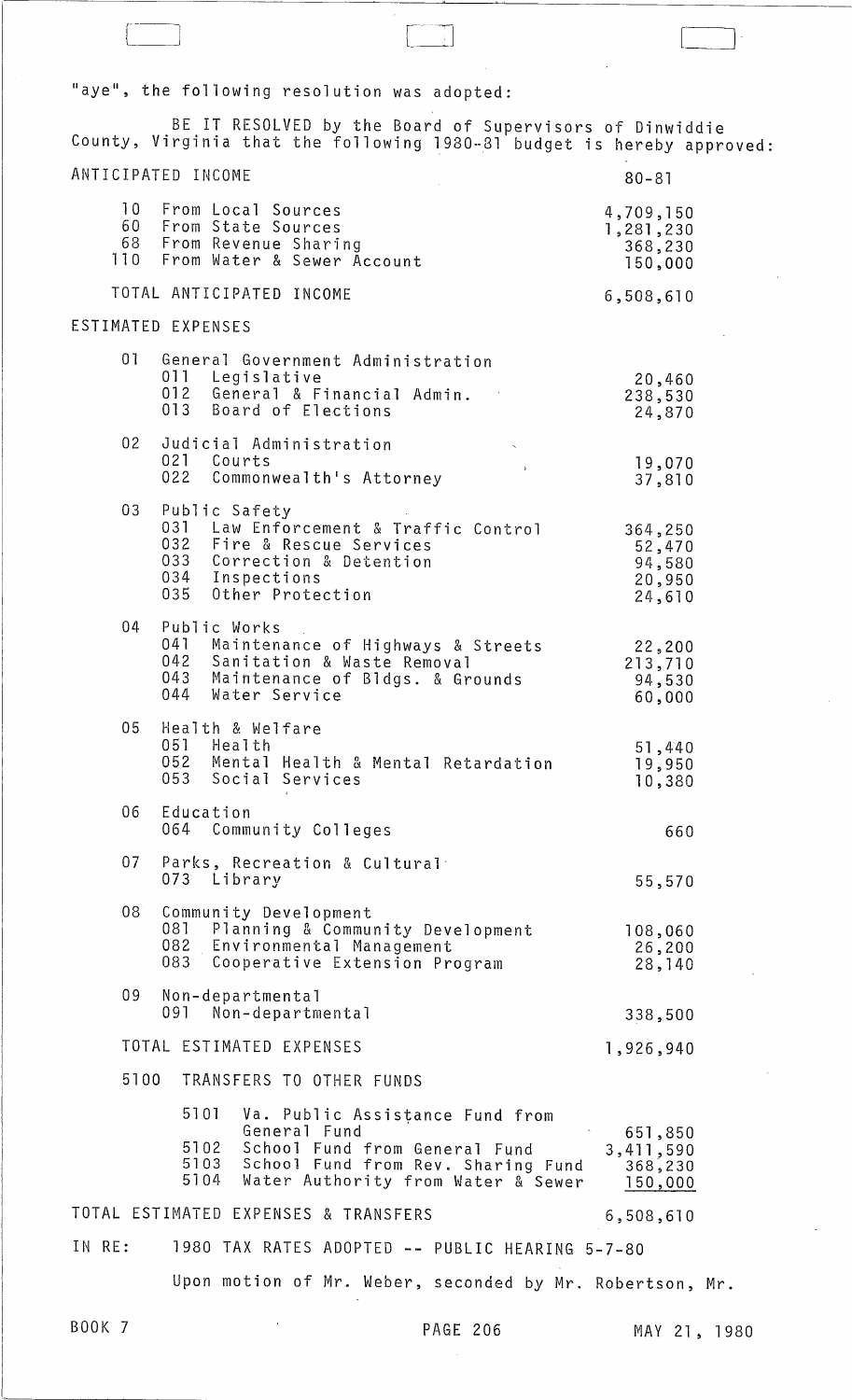Weber, Mr. Robertson voting "aye", Mr. Clay, Mr. Bennett, Mr. Hargrave voting "nay", the following resolution was not adopted:

follows: BE IT RESOLVED that the tax rates for 1980 are as

| Real Estate       | $62.5$ ¢          |
|-------------------|-------------------|
| Mobile Homes      | 62.5 <sub>t</sub> |
| Mineral Lands     | 62.5 <sub>t</sub> |
| Public Service    | 62.5 <sub>t</sub> |
| Personal Property | 5.00              |
| Farm Machinery    | 5.00              |
| Machinery & Tools | 5.00              |
|                   |                   |

Mr. Weber stated that regardless of the rate adopted, he felt everyone should be treated equally.

Upon motion of Mr. Bennett, seconded by Mr. Clay, Mr. Bennett, Mr. Clay, Mr. Robertson, Mr. Hargrave voting "aye", Mr. Weber voting "nay", the following resolution was adopted:

BE IT RESOLVED by the Board of Supervisors of Dinwiddie County, Virginia that there be and is hereby levied for the year 1980 a tax of 62 cents per One Hundred Dollars of assessed valuation on all taxable real estate and mineral lands located in Dinwiddie County and that there be and is hereby levied for the year 1980 a tax of \$5.20 per One Hundred Dollars of assessed valuation of all taxable machinery and tools located in Dinwiddie County on January 1, 1980, and that there be and is hereby levied for the year 1980 a tax of \$5.20 per One Hundred Dollars of evaluation of all taxable tangible personal property (excluding livestock) located in Dinwiddie County on January 1, 1980, and that there be and is hereby levied for the year 1980 a tax of \$4.00 per One Hundred Dollars of assessed evaluation of all taxable farm machinery located in Dinwiddie County on January 1, 1980 and that there be and is hereby levied applicable real estate and personal property taxes on the real estate and tangible personal property of the public service corporations based upon the assessment thereof fixed by the State Corporation Commission.

IN RE: CHANGE IN SUMMER MEETING DATES

 $\bar{\rm n}$ 

Upon motion of Mr. Weber, seconded by Mr. Bennett, Mr. Weber, Mr. Bennett, Mr. Clay, Mr. Robertson, Mr. Clay voting "aye",

BE IT RESOLVED by the Board of Supervisors of Dinwiddie County, Virginia that the resolution adopted April 16, 1980 concerning cancellation of summer day meetings be repealed; and

BE IT FURTHER RESOLVED by the Board of Supervisors of Dinwiddie County, Virginia that the following changes and cancellations are made in the following meetings:

> June 4, 1980 - Time changed from 2:00 P.M. to 8:00 P.M. July 2, 1980 - Meeting cancelled. August 6, 1980 - Meeting cancelled. August 20, 1980 meeting changed to August 19, 1980. September 3, 1980 meeting cancelled.

IN RE: ADDITIONAL APPROPRIATION--SUNNYSIDE SCHOOL CONSTRUCTION FUND

Upon motion of Mr. Clay, seconded by Mr. Weber, Mr. Clay, Mr. Weber, Mr. Bennett, Mr. Robertson, Mr. Hargrave voting "aye", the following resolution was adopted:

WHEREAS, the Board previously authorized the transfer of \$25,000 to the Sunnyside School Construction Fund; and

WHEREAS, this fund has been depleted and refund from the Literary Fund is not yet available; and

WHEREAS, the School Board has requested an additional \$10,000 until an application for refund from the Literary Fund can be made;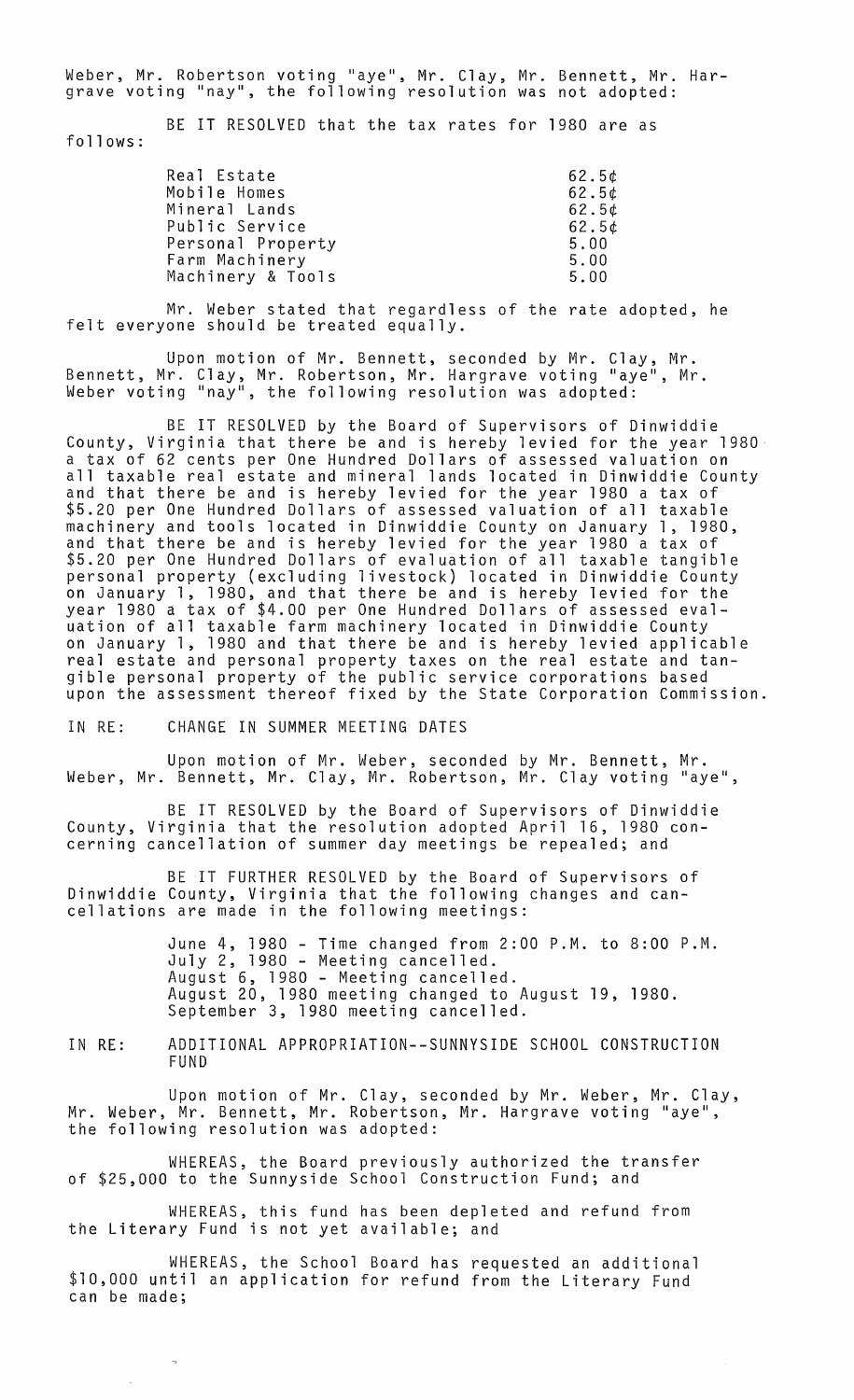NOW THEREFORE BE IT RESOLVED 'by the Board of Supervisors of Dinwiddie County, Virginia that \$10,000 be transferred from the General Fund to the Sunnyside School Construction Fund.

IN RE: POLICE PROTECTION PLAN--ENTERTAINMENT PERMIT

The County Administrator advised the Board that a police protection plan has been presented by Mr. William Patton, FMC Corporation, for their special entertainment permit as requested by the Board at the May 21, 1980 meeting. He stated it would be reviewed by his office and the County Attorney before being pre-<br>sented for the Board's consideration.

IN RE: ADJOURNMENT

Upon motion of Mr. Robertson, seconded by Mr. Weber, Mr. Robertson, Mr. Weber, Mr. Clay, Mr. Bennett, Mr. Hargrave voting<br>"aye", the meeting adjourned at 9:35 P.M.

M. I. HARGRAVE, JR., CHAIRMAN

ATTEST: W.C. KNOTT

BOOK 7 PAGE 207 May 21, 1980